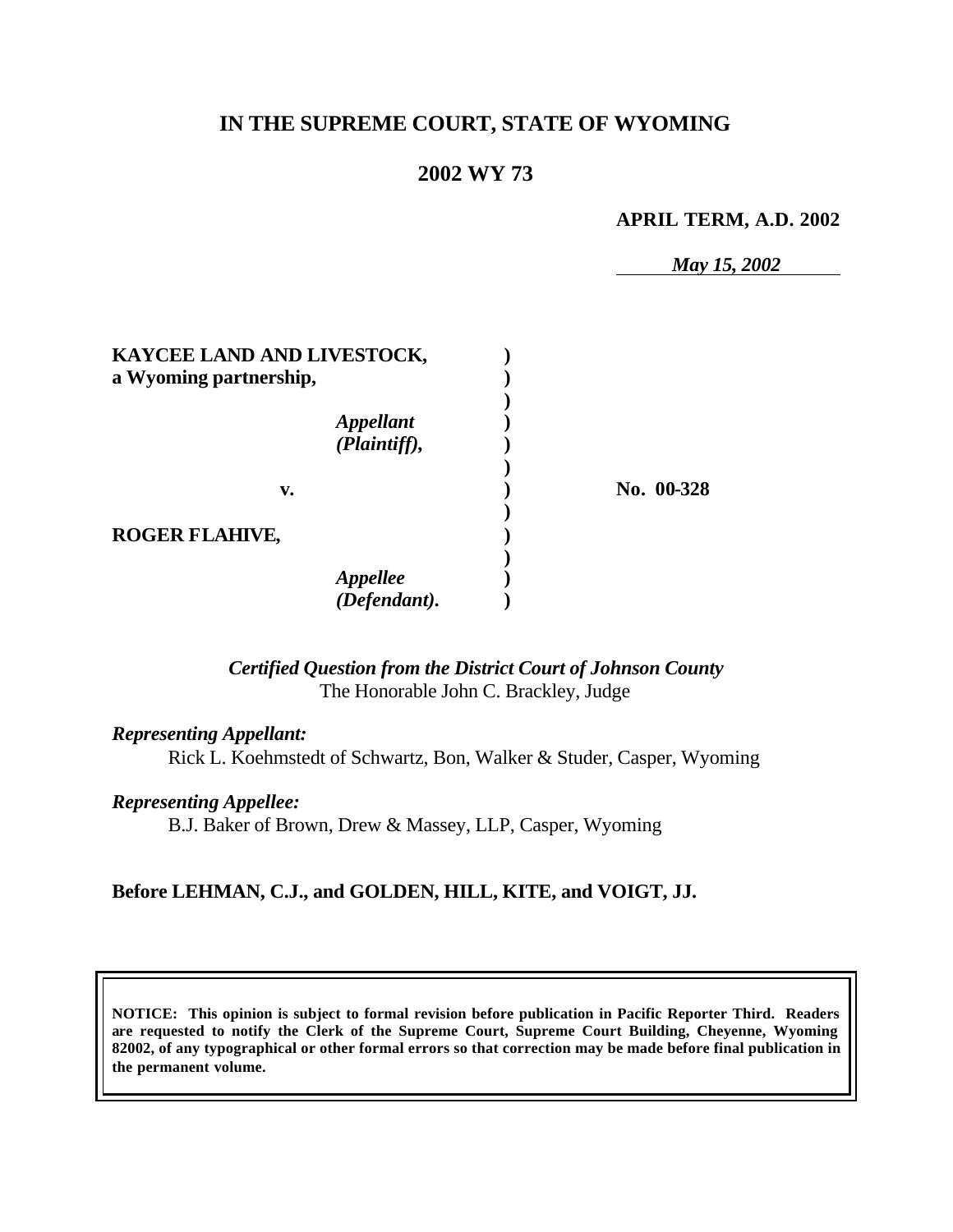KITE, Justice.

[¶1] This matter comes before this court as a question certified to us by the district court for resolution under W.R.A.P. 11. The certified question seeks resolution of whether, in the absence of fraud, the entity veil of a limited liability company (LLC) can be pierced in the same manner as that of a corporation. We answer the certified question in the affirmative.

### **CERTIFIED QUESTION**

[¶2] The question we have agreed to answer is phrased as follows:

In the absence of fraud, is a claim to pierce the Limited Liability entity veil or disregard the Limited Liability Company entity in the same manner as a court would pierce a corporate veil or disregard a corporate shield, an available remedy against a Wyoming Limited Liability Company under Wyoming's Limited Liability Company Act, Wyo. Stat. §[§] 17-15-101 through 17-15-144 (2000)[?]

## **FACTS**

[¶3] In a W.R.A.P. 11 certification of a question of law, we rely entirely upon the factual determinations made in the trial court. *Allhusen v. State By and Through Wyoming Mental Health Professions Licensing Board*, 898 P.2d 878, 881 (Wyo. 1995). The district court submitted the following statement of facts in its order certifying the question of law:

> 1. Flahive Oil & Gas is a Wyoming Limited Liability Company with no assets at this time.

2. [Kaycee Land and Livestock] entered into a contract with Flahive Oil & Gas LLC allowing Flahive Oil & Gas to use the surface of its real property.

3. Roger Flahive is and was the managing member of Flahive Oil & Gas at all relevant times.

4. [Kaycee Land and Livestock] alleges that Flahive Oil & Gas caused environmental contamination to its real property located in Johnson County, Wyoming.

5. [Kaycee Land and Livestock] seeks to pierce the LLC veil and disregard the L[L]C entity of Flahive Oil & Gas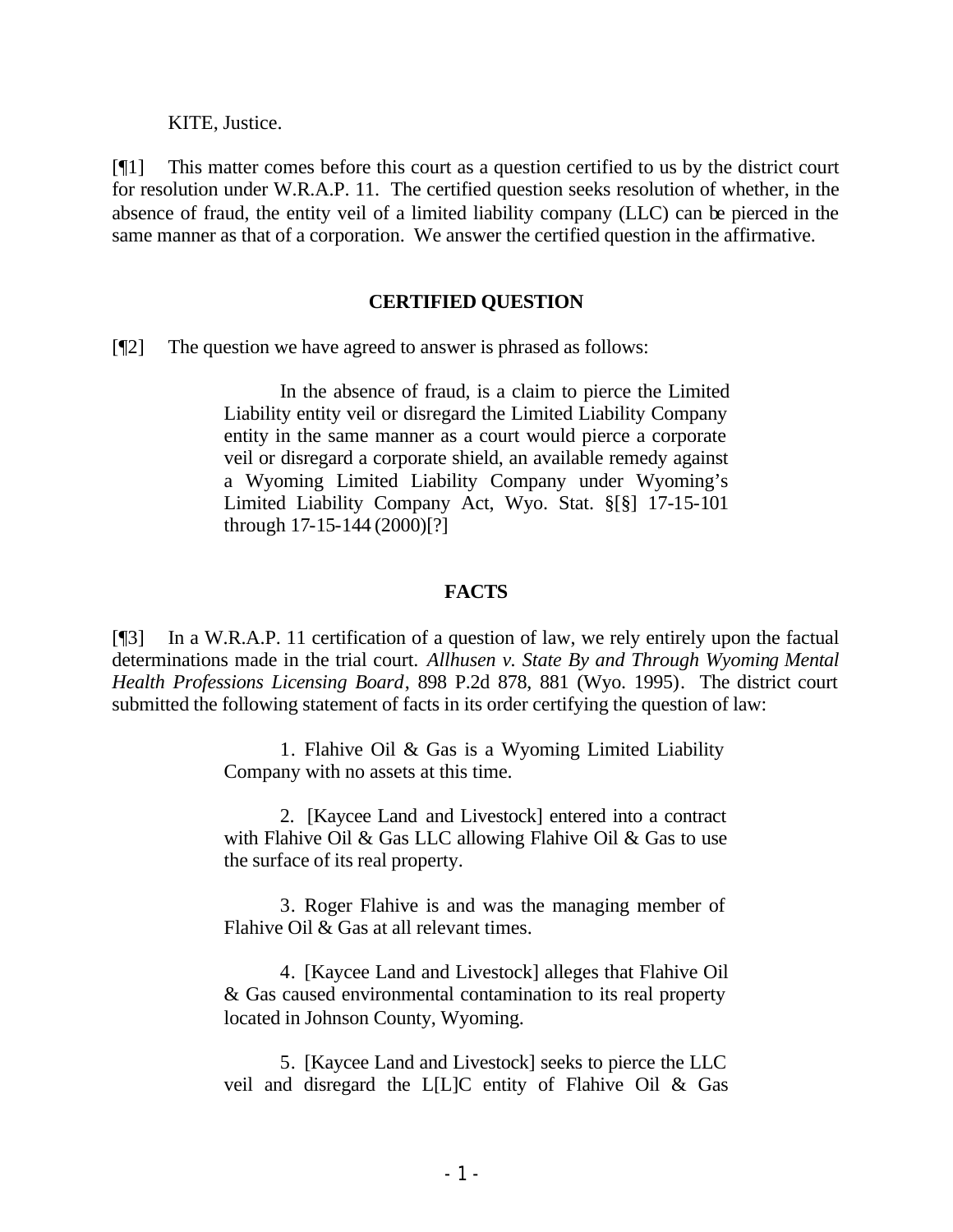Limited Liability Company and hold Roger Flahive individually liable for the contamination.

6. There is no allegation of fraud.

### **DISCUSSION**

[¶4] The question presented is limited to whether, in the absence of fraud, the remedy of piercing the veil is available against a company formed under the Wyoming Limited Liability Company Act (Wyo. Stat. Ann. §§ 17-15-101 to -144 (LexisNexis 2001)). To answer this question, we must first examine the development of the doctrine within Wyoming's corporate context. As a general rule, a corporation is a separate entity distinct from the individuals comprising it. *Opal Mercantile v. Tamblyn*, 616 P.2d 776, 778 (Wyo. 1980). Wyoming statutes governing corporations do not address the circumstances under which the veil can be pierced. However, since 1932, this court has espoused the concept that a corporation's legal entity will be disregarded whenever the recognition thereof in a particular case will lead to injustice. *See Caldwell v. Roach*, 44 Wyo. 319, 12 P.2d 376, 380 (1932). In *Miles v. CEC Homes, Inc.*, 753 P.2d 1021, 1023 (Wyo. 1988) (quoting *Amfac Mechanical Supply Co. v. Federer*, 645 P.2d 73, 77 (Wyo. 1982)), this court summarized the circumstances under which the corporate veil would be pierced pursuant to Wyoming law:

> "'Before a corporation's acts and obligations can be legally recognized as those of a particular person, and vice versa, it must be made to appear that the corporation is not only influenced and governed by that person, but that there is such a unity of interest and ownership that the individuality, or separateness, of such person and corporation has ceased, and that the facts are such that an adherence to the fiction of the separate existence of the corporation would, under the particular circumstances, sanction a fraud or promote injustice.' Quoting *Arnold v. Browne*, 27 Cal. App. 3d 386, 103 Cal. Rptr. 775 (1972) (overruled on other grounds)."

We provided the following factors to be considered in determining whether a corporate entity may be disregarded:

> "'Among the possible factors pertinent to the trial court's determination are: commingling of funds and other assets, failure to segregate funds of the separate entities, and the unauthorized diversion of corporate funds or assets to other than corporate uses; the treatment by an individual of the assets of the corporation as his own; the failure to obtain authority to issue or subscribe to stock; the holding out by an individual that he is personally liable for the debts of the corporation; the failure to maintain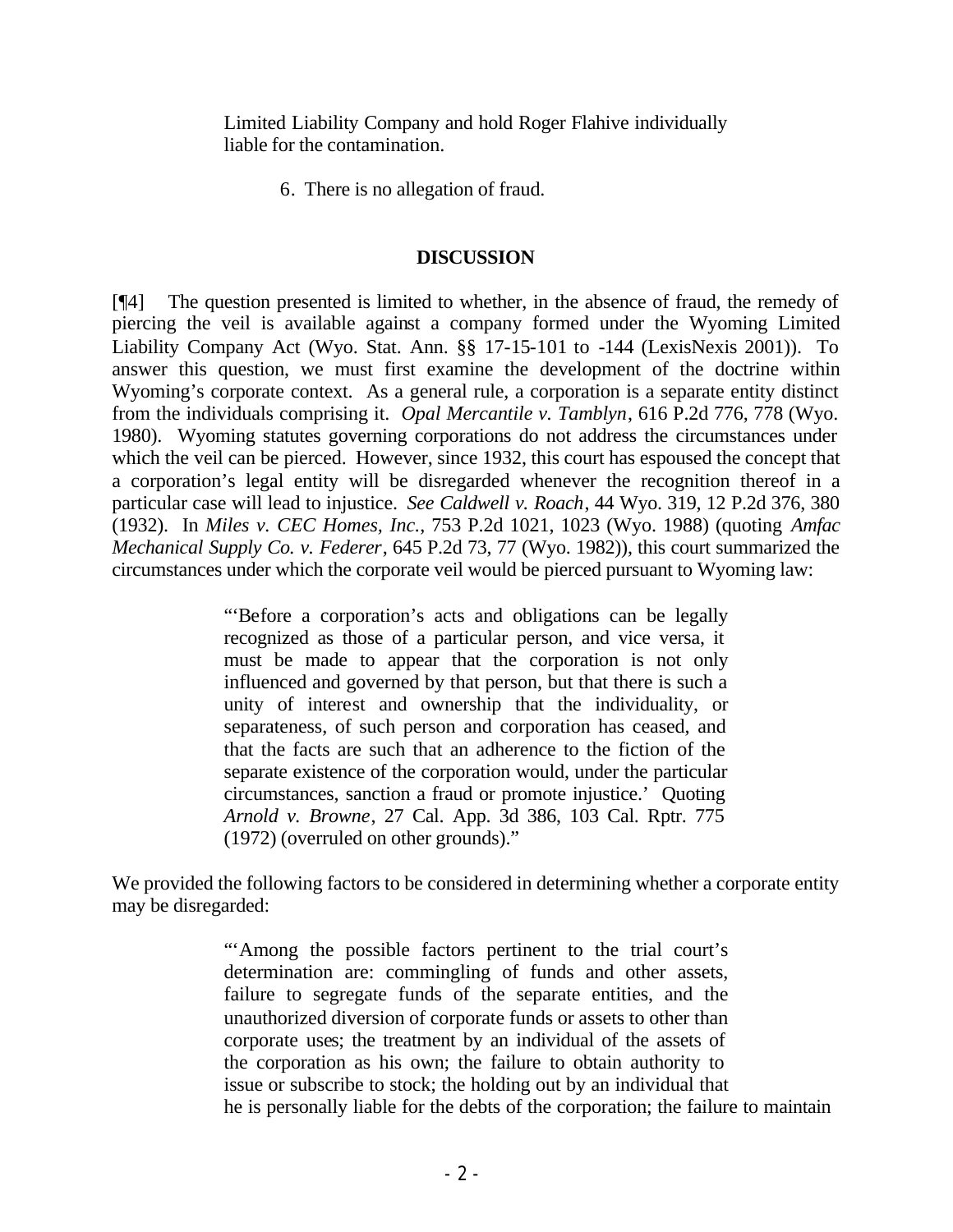minutes or adequate corporate records and the confusion of the records of the separate entities; the identical equitable ownership in the two entities; the identification of the equitable owners thereof with the domination and control of the two entities; identification of the directors and officers of the two entities in the responsible supervision and management; the failure to adequately capitalize a corporation; the absence of corporate assets, and undercapitalization; the use of a corporation as a mere shell, instrumentality or conduit for a single venture or the business of an individual or another corporation; the concealment and misrepresentation of the identity of the responsible ownership, management and financial interest or concealment of personal business activities; the disregard of legal formalities and the failure to maintain arm's length relationships among related entities; the use of the corporate entity to procure labor, services or merchandise for another person or entity; the diversion of assets from a corporation by or to a stockholder or other person or entity, to the detriment of creditors, or the manipulation of assets and liabilities between entities so as to concentrate the assets in one and the liabilities in another; the contracting with another with intent to avoid performance by use of a corporation as a subterfuge of illegal transactions; and the formation and use of a corporation to transfer to it the existing liability of another person or entity [citation].'" 645 P.2d at 77-78 (quoting *Arnold v. Browne*, *supra*, 103 Cal. Rptr. at 781-82).

*Miles*, 753 P.2d at 1023-24.

[¶5] Wyoming courts, as well as courts across the country, have typically utilized a fact driven inquiry to determine whether circumstances justify a decision to pierce a corporate veil. *Opal Mercantile*, 616 P.2d at 778. This case comes to us as a certified question in the abstract with little factual context, and we are asked to broadly pronounce that there are no circumstances under which this court will look through a failed attempt to create a separate LLC entity and prevent injustice. We simply cannot reach that conclusion and believe it is improvident for this court to prohibit this remedy from applying to any unforeseen circumstance that may exist in the future.

[¶6] We have long recognized that piercing the corporate veil is an equitable doctrine. *State ex rel. Christensen v. Nugget Coal Co*., 60 Wyo. 51, 144 P.2d 944, 952 (1944). The concept of piercing the corporate veil is a judicially created remedy for situations where corporations have not been operated as separate entities as contemplated by statute and, therefore, are not entitled to be treated as such. The determination of whether the doctrine applies centers on whether there is an element of injustice, fundamental unfairness, or inequity. The concept developed through common law and is absent from the statutes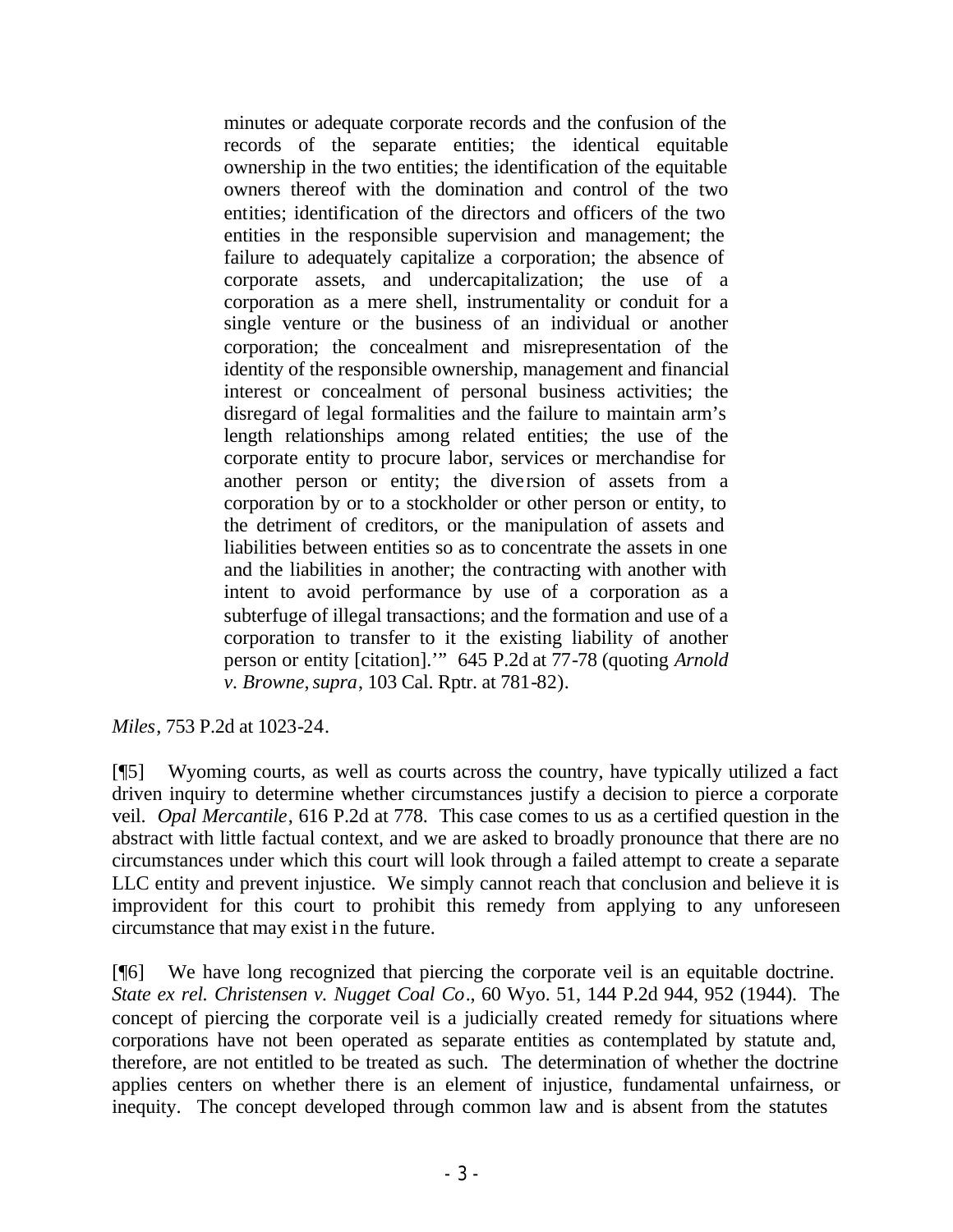governing corporate organization. *See* Wyo. Stat. Ann. §§ 17-16-101 to -1803 (LexisNexis 2001). Appellee Roger Flahive suggests that, by the adoption of § 17-16-622(b)–a provision from the revised Model Business Corporation Act–the Wyoming legislature intended to explicitly authorize piercing in the corporate context and, by inference, prevent its application in the LLC context. A careful review of the statutory language and legislative history leads to a different conclusion. Section 17-16-622(b) reads: "Unless otherwise provided in the articles of incorporation, a shareholder of a corporation is not personally liable for the acts or debts of the corporation except that he may become personally liable by reason of his own acts or conduct." Mr. Flahive contrasts that language with the LLC statute which simply states the underlying principle of limited liability for individual members and managers. Wyo. Stat. Ann. § 17-15-113 (LexisNexis 2001). Section 17-15-113 provides:

> Neither the members of a limited liability company nor the managers of a limited liability company managed by a manager or managers are liable under a judgment, decree or order of a court, or in any other manner, for a debt, obligation or liability of the limited liability company.

However, we agree with Commentator Gelb that: "It is difficult to read statutory § 17-15- 113 as intended to preclude courts from deciding to disregard the veil of an improperly used LLC." Harvey Gelb, *Liabilities of Members and Managers of Wyoming Limited Liability Companies*, 31 Land & Water L. Rev. 133 at 142 (1996).

[¶7] Section 17-16-622–the statute relied upon by Mr. Flahive as indicating legislative intent to allow piercing of the corporate veil–when considered in the context of its legislative history, provides no support for the conclusion that the legislature intended in any way to limit application of the common-law doctrine to LLCs. As previously explained, § 17-16- 622 was adopted from the revised Model Business Corporation Act, and the comments therein clarify that subsection (b) "sets forth the basic rule of nonliability of shareholders for corporate acts or debts that underlies modern corporation law" and "recognizes that such liability may be assumed voluntarily or by other conduct." 1 Model Bus. Corp. Act Ann. § 6.22 at 6-94 to 6-95 (Supp. 1997). This provision was added in 1984 and was not intended to "treat exhaustively the statutory bases for imposing liability on shareholders." *Id.* at 6-96. The official comments in the revised Model Business Corporation Act specifically recognize the separate existence of the common law by stating: "Shareholders may also become liable for corporate obligations by their voluntary actions or by other conduct under the common law doctrine of 'piercing the corporate veil.'" *Id*.

[¶8] We note that Wyoming was the first state to enact LLC statutes. Many years passed before the Internal Revenue Service's approval of taxation of LLCs as partnerships led to other states adopting LLC legislation and the broad usage of this form for business organizations. William D. Bagley, *The History of the LLC in the USA,* Limited Liability Company Reporter 94-302 (May/June 1994); *see also* Karin Schwindt, *Limited Liability Companies: Issues in Member Liability*, 44 UCLA L. Rev. 1541, 1543 (1997). Wyoming's statute is very short and establishes only minimal requirements for creating and operating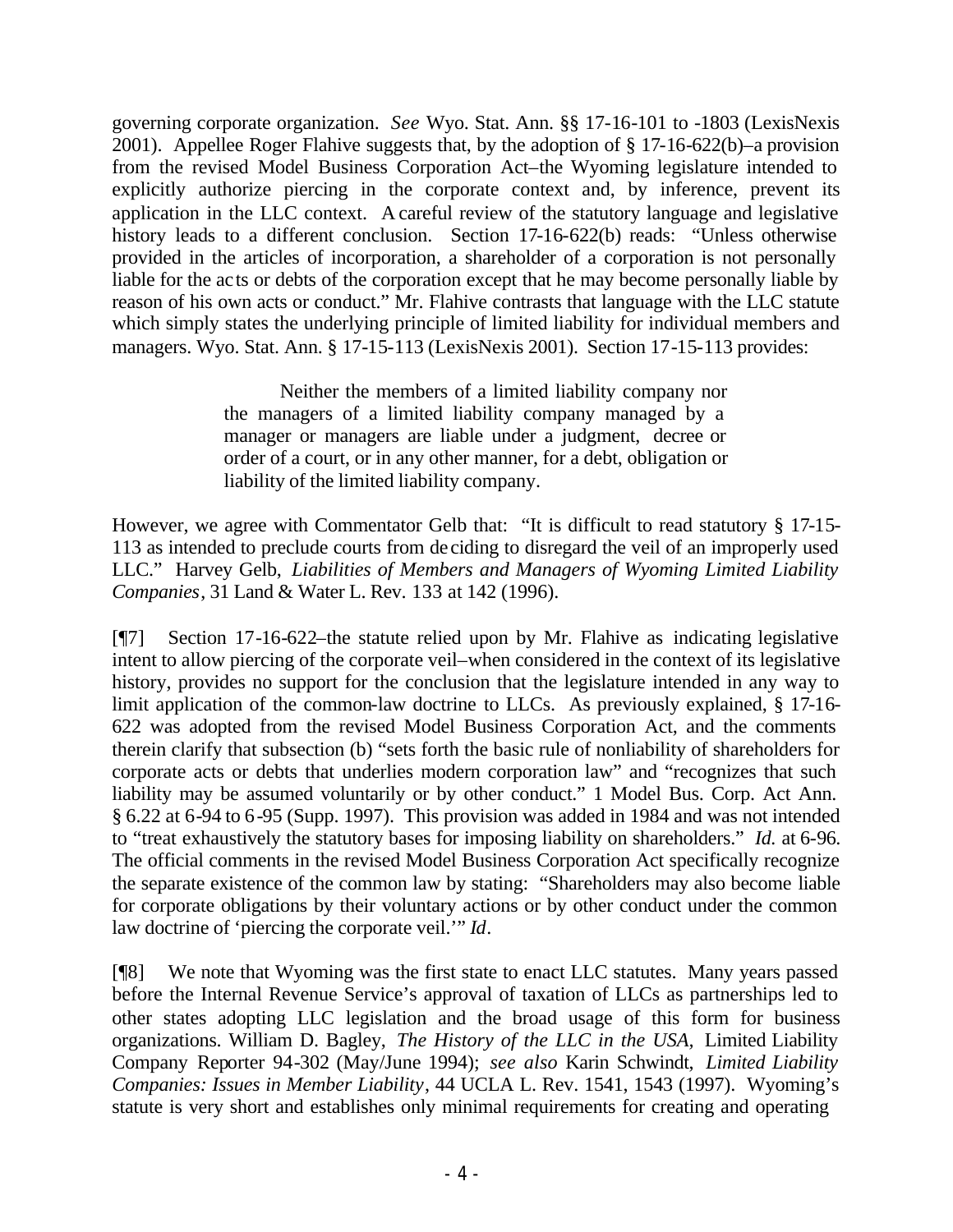LLCs. It seems highly unlikely that the Wyoming legislature gave any consideration to whether the common-law doctrine of piercing the veil should apply to the liability limitation granted by that fledgling statute. It is true that some other states have adopted specific legislation extending the doctrine to LLCs while Wyoming has not. However, that situation seems more attributable to the fact that Wyoming was a pioneer in the LLC arena and states which adopted LLC statutes much later had the benefit of years of practical experience during which this issue was likely raised.

[¶9] Mr. Flahive insists that, if the legislature intended for liability to be asserted against the members of an LLC, it could have added similar language to the LLC chapter at the same time it adopted provisions of the revised Model Business Corporation Act. However, adoption of those amendments in 1989, twelve years after the enactment of the LLC statutes, while remaining silent on the issue of piercing the veil in the LLC statutes, is far too attenuated to indicate a clear legislative intent to restrict application of the common law to LLCs. It stands to reason that, because it is an equitable doctrine, "[t]he paucity of statutory authority for LCC piercing should not be considered a barrier to its application." Schwindt, *supra* at 1552. Lack of explicit statutory language should not be considered an indication of the legislature's desire to make LLC members impermeable. *Id*. at 1555; Robert B. Thompson, *The Limits of Liability in the New Limited Liability Entities*, 32 Wake Forest L. Rev. 1, 19 (1997). Moreover,

> "'It is not to be presumed that the legislature intended to abrogate or modify a rule of the common law by the enactment of a statute upon the same subject; it is rather to be presumed that no change in the common law was intended unless the language employed clearly indicates such an intention. . . . The rules of common law are not to be changed by doubtful implication, nor overturned except by clear and unambiguous language.'" *McKinney v. McKinney*, [59 Wyo. 204,] 135 P.2d [940,] 942 [(1943)], quoting from 25 R.C.L. 1054, § 280.

*Allstate Insurance Company v. Wyoming Insurance Department*, 672 P.2d 810, 824 (Wyo. 1983).

[¶10] With the dearth of legislative consideration on this issue in Wyoming, we are left to determine whether applying the well established common law to LLCs somehow runs counter to what the legislature would have intended had it considered the issue. In that regard, it is instructive that: "Every state that has enacted LLC piercing legislation has chosen to follow corporate law standards and not develop a separate LLC standard." Philip P. Whynott, The Limited Liability Company § 11:140 at 11-5 (3d ed. 1999). Statutes which create corporations and LLCs have the same basic purpose–to limit the liability of individual investors with a corresponding benefit to economic development. Eric Fox, *Piercing the Veil of Limited Liability Companies,* 62 Geo. Wash. L. Rev. 1143, 1145-46 (1994). Statutes created the legal fiction of the corporation being a completely separate entity which could act independently from individual persons. If the corporation were created and operated in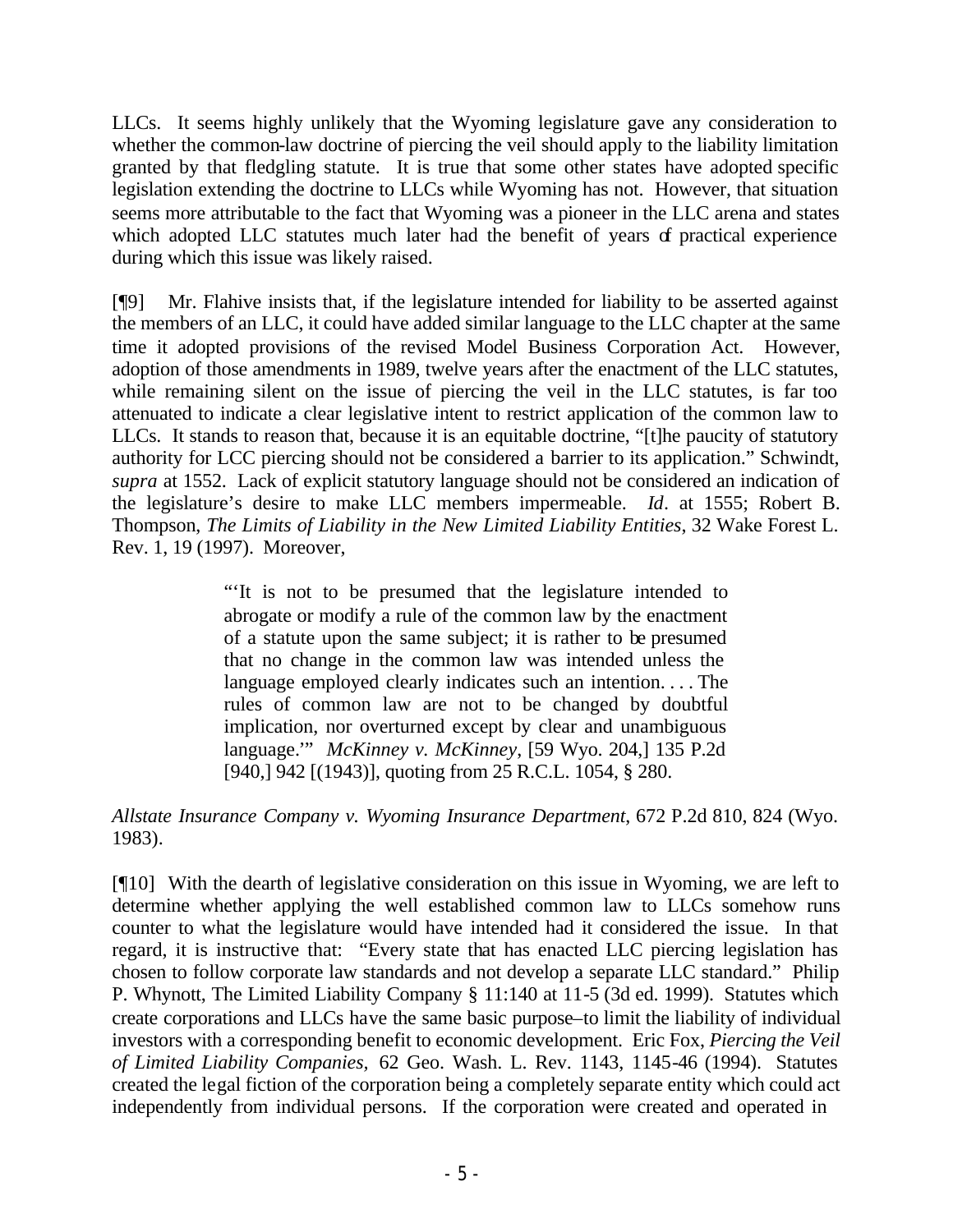conformance with the statutory requirements, the law would treat it as a separate entity and shelter the individual shareholders from any liability caused by corporate action, thereby encouraging investment. However, courts throughout the country have consistently recognized certain unjust circumstances can arise if immunity from liability shelters those who have failed to operate a corporation as a separate entity. Consequently, when corporations fail to follow the statutorily mandated formalities, co-mingle funds, or ignore the restrictions in their articles of incorporation regarding separate treatment of corporate property, the courts deem it appropriate to disregard the separate identity and do not permit shareholders to be sheltered from liability to third parties for damages caused by the corporations' acts.

[¶11] We can discern no reason, in either law or policy, to treat LLCs differently than we treat corporations. If the members and officers of an LLC fail to treat it as a separate entity as contemplated by statute, they should not enjoy immunity from individual liability for the LLC's acts that cause damage to third parties. Most, if not all, of the expert LLC commentators have concluded the doctrine of piercing the veil should apply to LLCs. *See generally* Fox, *supra*; Gelb, *supra*; Robert G. Lang, Note, *Utah's Limited Liability Company Act: Viable Alternative or Trap for the Unwary?,* 1993 Utah L. Rev. 941, 966 (1993) (Part 2); Stephen B. Presser, Piercing the Corporate Veil § 4.01[2] (2002); Ann M. Seward & Laura Stubberud, *The Limits of Limited Liability-Part Two*, Limited Liability Company Reporter 94-109 (January/February 1994); Schwindt, *supra*. It also appears that most courts faced with a similar situation–LLC statutes which are silent and facts which suggest the LLC veil should be pierced–have had little trouble concluding the common law should be applied and the factors weighed accordingly. *See, e.g., Hollowell v. Orleans Regional Hospital*, No. Civ. A. 95-4029, 1998 WL 283298 (E.D. La. May 29, 1998); *Ditty v. Checkrite, Ltd., Inc*., 973 F. Supp. 1320 (D. Utah 1997); *Tom Thumb Food Markets, Inc. v. TLH Properties, LL*C, No. C9-98-1277, 1999 WL 31168 (Minn. Ct. App. Jan. 26, 1999).

[¶12] Certainly, the various factors which would justify piercing an LLC veil would not be identical to the corporate situation for the obvious reason that many of the organizational formalities applicable to corporations do not apply to LLCs. The LLC's operation is intended to be much more flexible than a corporation's. Factors relevant to determining when to pierce the corporate veil have developed over time in a multitude of cases. It would be inadvisable in this case, which lacks a complete factual context, to attempt to articulate all the possible factors to be applied to LLCs in Wyoming in the future. For guidance, we direct attention to commentators who have opined on the appropriate factors to be applied in the LLC context. Fox, *supra*; Gelb, *supra*; Curtis J. Braukmann, Comment, *Limited Liability Companies*, 39 U. Kan. L. Rev. 967 (1991); Presser, *supra*; Seward & Stubberud, *supra*; Larry E. Ribstein & Robert R. Keatinge, *Members' Limited Liability*, Limited Liability Companies § 12.03 (1999); Robert R. Keating et al., *The Limited Liability Company: A Study of the Emerging Entity*, 47 The Business Lawyer 375 (1992).

[¶13] The certified question presents an interesting internal inconsistency. It begins, "In the absence of fraud," thereby presenting the assumption that a court may pierce an LLC's veil in a case of fraud. Thus, the certified question assumes that, when fraud is found, the courts